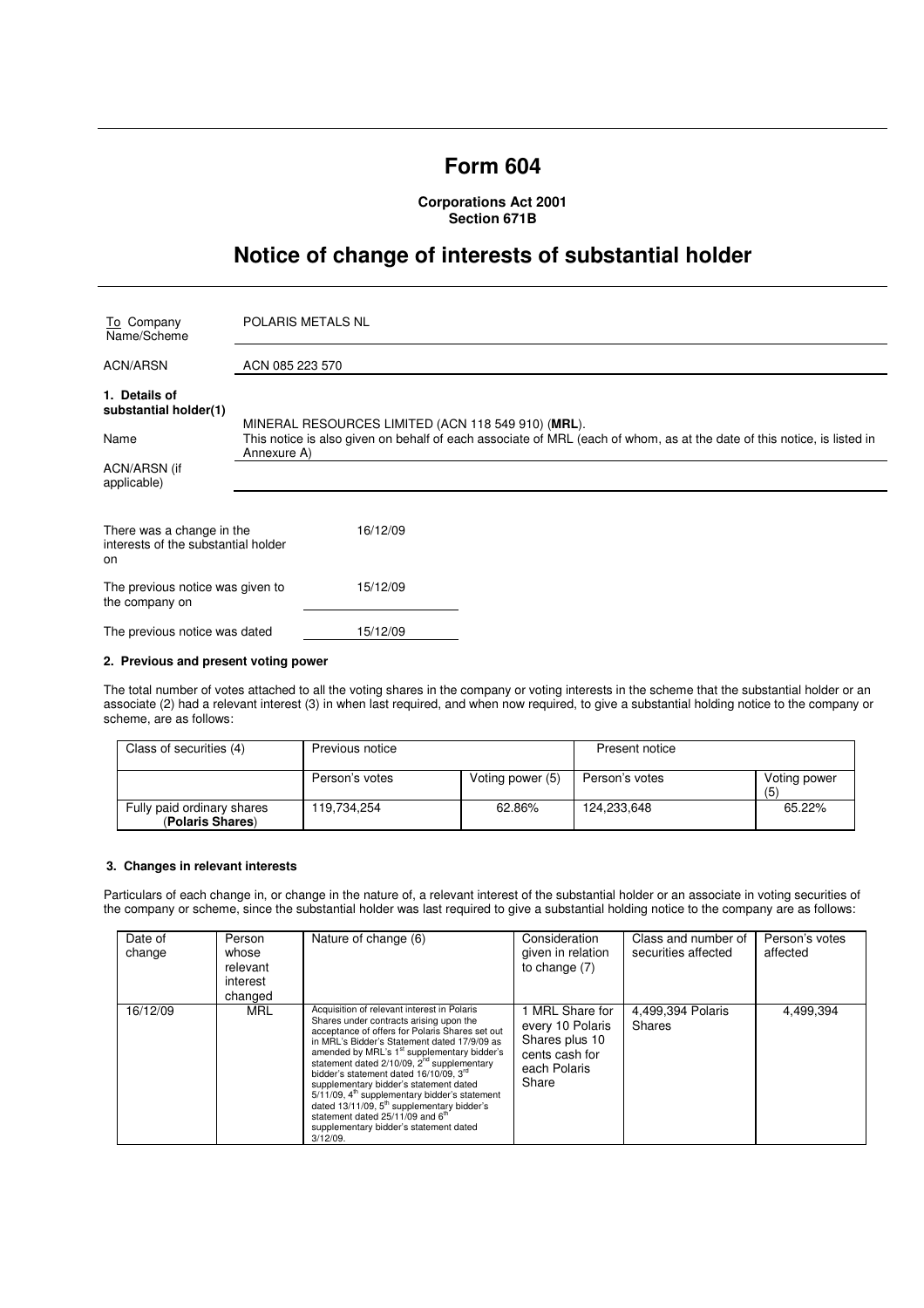## **4. Present relevant interests**

Particulars of each relevant interest of the substantial holder in voting securities after the change are as follows:

| Holder of<br>relevant<br>interest | Registered holder of<br>securities                                             | Person entitled to be<br>registered as holder (8)                 | Nature of relevant interest (6)                                                                                                                   | Class and<br>number of<br>securities | Person's<br>votes |
|-----------------------------------|--------------------------------------------------------------------------------|-------------------------------------------------------------------|---------------------------------------------------------------------------------------------------------------------------------------------------|--------------------------------------|-------------------|
| <b>MRL</b>                        | Various persons<br>who accepted offers<br>referred to in<br>paragraph 3 above. | MRL (subject to<br>contracts referred to in<br>paragraph 3 above) | Relevant interest under Section<br>608(8) of the Corporations Act as<br>a result of acceptance of the offers<br>referred to in paragraph 3 above. | 124.233.648<br>Polaris<br>Shares     | 124,233,648       |

#### **5. Changes in association**

**The persons who have become associates (2) of, ceased to be associates of, or have changed the nature of their association (9) with, the substantial holder in relation to voting interests in the company or scheme are as follows:** 

| $\cdots$<br>ימ<br>ACN/AH<br>and<br>licable:<br>Name<br>ווסו<br>$-1111$<br>. . | ciation<br>Nai.<br>nt |
|-------------------------------------------------------------------------------|-----------------------|
| Nil                                                                           |                       |

#### **6. Addresses**

The addresses of persons named in this form are:

|    | Name                            | Address                                          |
|----|---------------------------------|--------------------------------------------------|
|    | Mineral<br>Resources<br>Limited | . Bibra Lake WA 6163<br>25 Wellard Street.       |
|    | Polaris Metals NL               | WA 6005<br>1109 Hay Street, West Perth,<br>Level |
| ~- |                                 |                                                  |

# **Signature**

print name Bruce Goulds capacity Company Secretary of Mineral Resources Limited and duly authorised representative of the entities listed in Annexure A **sign here** Fer. date 16 / 12 / 2009

### **DIRECTIONS**

- (1) If there are a number of substantial holders with similar or related relevant interests (eg. a corporation and its related corporations, or the manager and trustee of an equity trust), the names could be included in an annexure to the form. If the relevant interests of a group of persons are essentially similar, they may be referred to throughout the form as a specifically named group if the membership of each group, with the names and addresses of members is clearly set out in paragraph 6 of the form.
- (2) See the definition of "associate" in section 9 of the Corporations Act 2001.
- (3) See the definition of "relevant interest" in sections 608 and 671B(7) of the Corporations Act 2001.
- (4) The voting shares of a company constitute one class unless divided into separate classes.
- (5) The person's votes divided by the total votes in the body corporate or scheme multiplied by 100.
- (6) Include details of:
	- (a) any relevant agreement or other circumstances because of which the change in relevant interest occurred. If subsection 671B(4) applies, a copy of any document setting out the terms of any relevant agreement, and a statement by the person giving full and accurate details of any contract, scheme or arrangement, must accompany this form, together with a written statement certifying this contract, scheme or arrangement; and
	- (b) any qualification of the power of a person to exercise, control the exercise of, or influence the exercise of, the voting powers or disposal of the securities to which the relevant interest relates (indicating clearly the particular securities to which the qualification applies).

See the definition of "relevant agreement" in section 9 of the Corporations Act 2001.

- (7) Details of the consideration must include any and all benefits, money and other, that any person from whom a relevant interest was acquired has, or may, become entitled to receive in relation to that acquisition. Details must be included even if the benefit is conditional on the happening or not of a contingency. Details must be included of any benefit paid on behalf of the substantial holder or its associate in relation to the acquisitions, even if they are not paid directly to the person from whom the relevant interest was acquired.
- (8) If the substantial holder is unable to determine the identify of the person (eg. if the relevant interest arises because of an option) write "unknown".
- (9) Give details, if appropriate, of the present association and any change in that association since the last substantial holding notice.